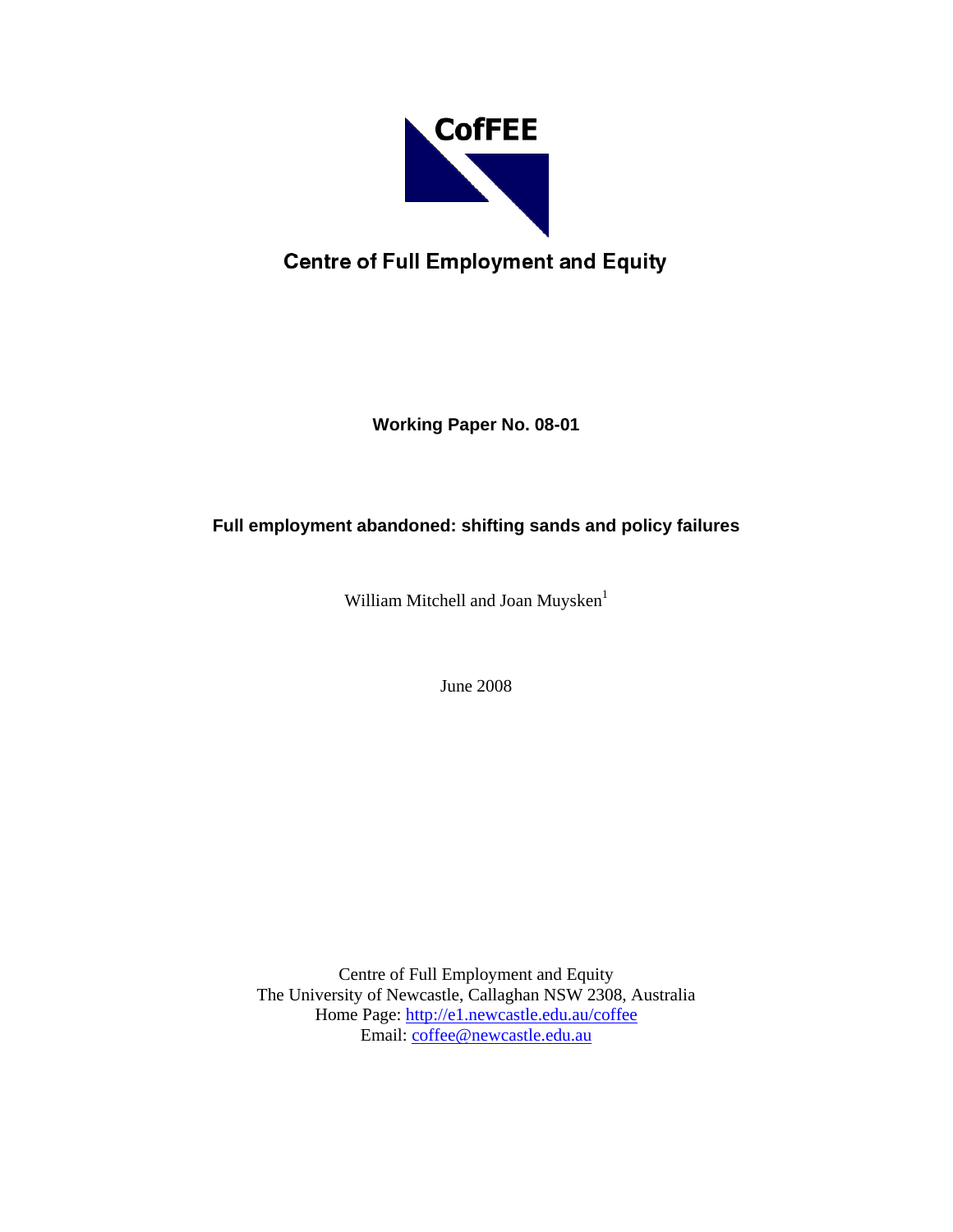#### **1. Introduction**

In the Post World War 2 period up until the mid-1970s, everybody who wanted to earn an income was able to find employment. Maintaining full employment was an overriding goal of economic policy which governments of all political persuasions took seriously. Unemployment rates below two per cent were considered normal and when unemployment threatened to increase, government intervened by stimulating aggregate demand. Even conservative governments acted in this way, if only because they feared the electoral backlash that was associated with unemployment in excess of 2 per cent.

More fundamentally, employment is a basic human right and this principle was enshrined in the immediate Post World War II period by the United Nations. In 1945, the Charter of the United Nations was signed and ratified by 50 member nations. Article 55 defines full employment as a necessary condition for stability and wellbeing among people, while Article 56 requires that all members commit themselves to using their policy powers to ensure that full employment, among other socioeconomic goals are achieved.

Employment transcends its income generating role to become a fundamental human need and right. This intent was reinforced by the United Nations in the unanimous adoption of the 1948 Universal Declaration of Human Rights. Article 23 of that treaty outlines, among other things, the essential link between full employment and the maintenance of human rights.

(1) Everyone has the right to work, to free choice of employment, to just and favourable conditions of work and to protection against unemployment.

(2) Everyone, without discrimination, has the right to equal pay for equal work.

(3) Everyone who works has the right to just and favourable remuneration, ensuring for himself and his family an existence worthy of human dignity and supplemented, if necessary, by other means of social protection.

(4) Everyone has the right to form and to join trade unions for the protection of his interests.

While unemployment was seen as a waste of resources and a loss of national income which together restrained the growth of living standards, it was also constructed in terms of social and philosophical objectives pertaining to dignity, well-being and the quest for sophistication. It was also clearly understood that the maintenance of full employment was the collective responsibility of society, expressed through the macroeconomic policy settings. Governments had to ensure that there were jobs available that were accessible to the most disadvantaged workers in the economy. Mitchell and Muysken (2008) call this collective enterprise the Full Employment framework.

This framework has been systematically abandoned in most OECD countries over the last 30 years. The overriding priority of macroeconomic policy has shifted towards keeping inflation low and suppressing the stabilisation functions of fiscal policy. Concerted political campaigns by neo-liberal governments aided and abetted by a capitalist class intent on regaining total control of workplaces, have hectored communities into accepting that mass unemployment and rising underemployment is no longer the responsibility of government. As a consequence, the insights gained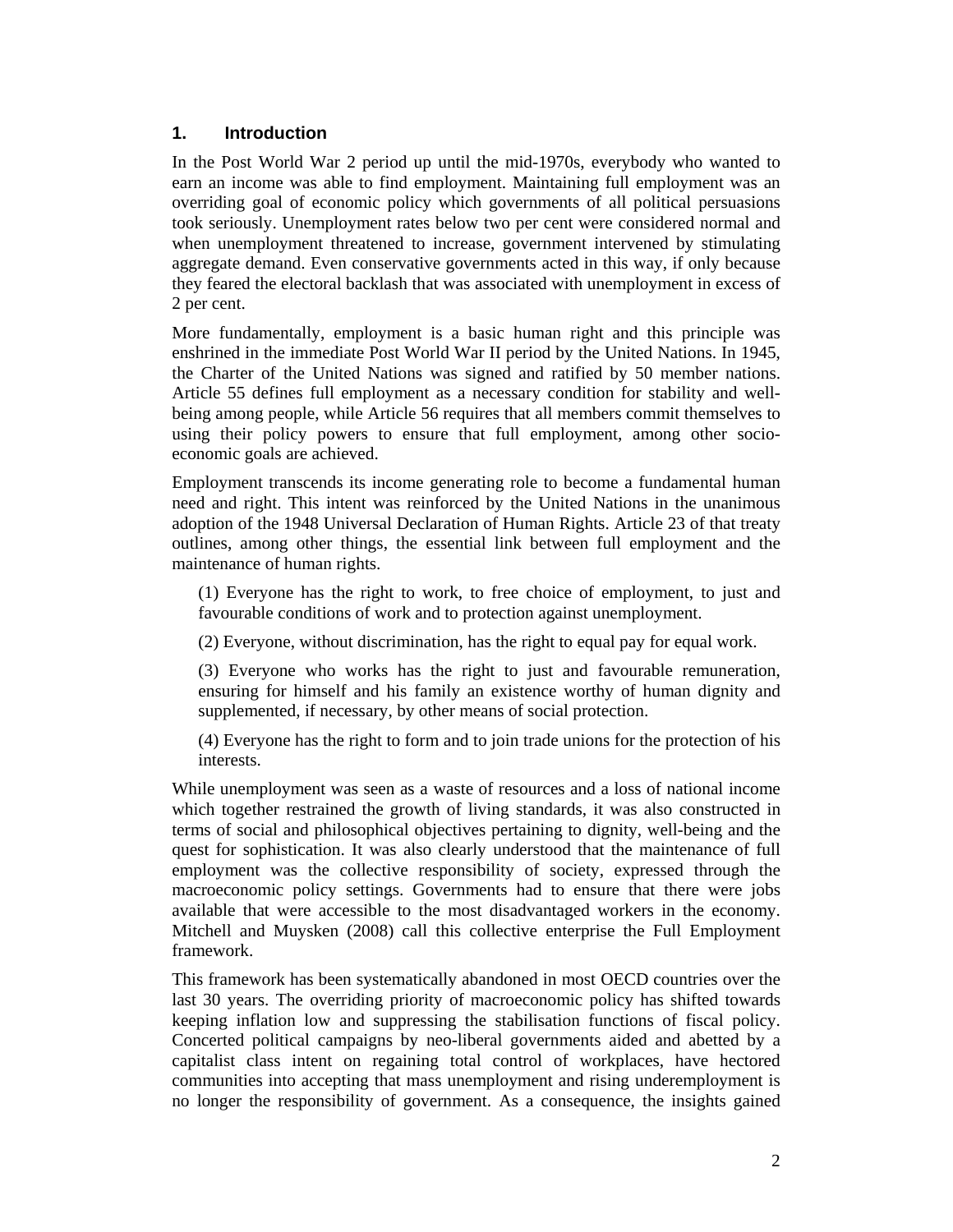from the writings of Keynes, Marx and Kalecki into how deficient demand in macroeconomic systems constrains employment opportunities and forces some individuals into involuntary unemployment have been discarded.

The concept of systemic failure has been replaced by sheeting the responsibility for economic outcomes onto the individual. Accordingly, anyone who is unemployed has chosen to be in that state either because they didn't invest in appropriate skills; haven't searched for available opportunities with sufficient effort or rigour; or have become either "work shy" or too selective in the jobs they would accept. Governments are seen to have bolstered this individual lethargy through providing excessively generous income support payments and restrictive hiring and firing regulations.

The prevailing view held by economists and policy makers is that individuals should be willing to adapt to changing circumstances and individuals should not be prevented in doing so by outdated regulations and institutions. The role of government is then prescribed as one of ensuring individuals reach states where they are employable. This involves reducing the ease of access to income support payments via pernicious work tests and compliance programs; reducing or eliminating other "barriers" to employment (for example, unfair dismissal regulations); and forcing unemployed individuals into a relentless succession of training programs designed to address deficiencies in skills and character. Mitchell and Muysken (2008) call this new paradigm the Full Employability framework.

The framework is exemplified in the 1994 *Jobs Study* published by the Organisation of Economic Cooperation and Development (OECD). Its main message (OECD, 1994, vii) accurately summarises the current state-of-the-art in policy thinking

… it is an inability of OECD economies and societies to adapt rapidly and innovatively to a world of rapid structural change that is the principal cause of high and persistent unemployment. ... Consequently, the main thrust of the study was directed towards identifying the institutions, rules and regulations, and practices and policies which have weakened the capacity of OECD countries to adapt and to innovate, and to search for appropriate policy responses in all these areas. …

Action is required in all areas simultaneously for several reasons. First, the roots of structural unemployment have penetrated many if not all areas of the socioeconomic fabric; second, the political difficulties of implementing several of these policies call for a comprehensive strategy … third, there are synergies to exploit if various microeconomic polices are pursued in a co-ordinated way, both with regard to each other and the macroeconomic policy stance.

The OECD Jobs Study (1994: 74) also ratified the growing macroeconomic conservatism by articulating that the major task for macroeconomic policy was to allow governments to 'work towards creating a healthy, stable and predictable environment allowing sustained growth of investment, output and employment. This implies a reduction in structural budget deficits and public sector debt over the medium term … [together with] … low inflation.'

The OECD has claimed that its policy recommendations have delivered successes in countries that have implemented them (see OECD, 2001). Unfortunately, the reality is strikingly at odds with this political hubris. Some 13 years have passed since the OECD policy agenda was declared and yet most countries are still languishing in high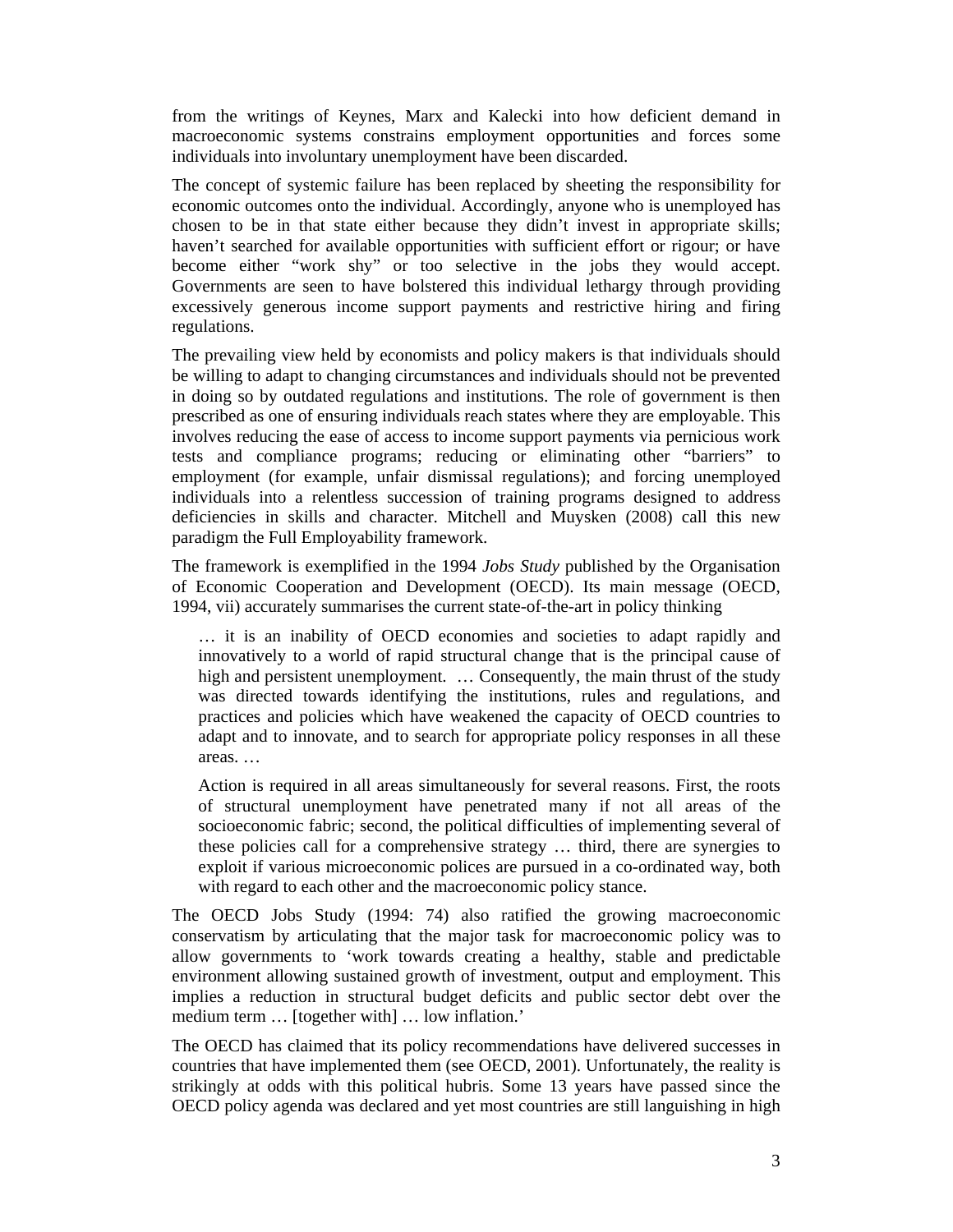states of labour underutilisation and low to moderate economic growth. Underemployment is becoming an increasingly significant source of wastage. Youth unemployment remains high. Income inequalities are increasing.

The only achievement is that inflation was brought under control, although it was the severity of the 1991 recession that expunged inflationary expectations from the OECD block. Since that time, labour costs have been kept down by harsh industrial relations deregulation and a concerted attack on the labour unions. The policy approach used to banish one of the twin evils – inflation – has left the evils of unemployment and underemployment in its wake. Even this "stability" is now being threatened by the power of the OPEC cartel who is acting in the similar way to when it drove oil prices up in the 1970s and pushed the World economy into stagflation.

At present, after 30 years of public expenditure cutbacks and, more recently, increasing government bullying of the jobless, OECD economies generally are not close to achieving full employment. In the midst of the on-going debates about labour market deregulation, scrapping minimum wages, and the necessity of reforms to the taxation and welfare systems, the most salient, empirically robust fact of the last three decades – that actual GDP growth has rarely reached the rate required to maintain, let alone achieve, full employment – has been ignored (Mitchell, 2001a).

The emergence of a social underclass has accompanied the long period of labour market slack. Unemployment is the primary driver of social exclusion and the jobless quickly experience a broad set of disadvantages that go well beyond the loss of income.

Most of the blame for this labour underutilisation across OECD countries lies with the policy failures of national governments. At a time when budget deficits should have been used to stimulate the demand needed to generate jobs for all those wanting work, various restrictions have been placed on fiscal policy by governments influenced by orthodox macroeconomic theory. Monetary policy has also become restrictive, with inflation targeting – either directly or indirectly – pursued by increasingly independent and vigilant central banks. These misguided fiscal and monetary stances have damaged the capacities of the various economies to produce enough jobs.

The attacks on the welfare system have, in part, been driven by the overall distaste among the orthodox economists for the activist fiscal policy essential to the maintenance of full employment. Counter-cyclical fiscal policy is now eschewed and monetary policy has become exclusively focused on inflation control. There are many arguments (fears) used to justify this position, including the (alleged) dangers of inflation and the need to avoid crowding out in financial markets.

We argue that governments who have chosen to adopt what we call the full employability policy paradigm and hence have allowed their economies to wallow in high states of labour underutilisation have violated the 1948 Universal Declaration of Human Rights, which is underpinned by international law. In that sense they are violating the human rights of their unemployed and underemployed citizens.

This changed perception on the nature and importance of unemployment has not been a fruitful path for society to follow especially when a full employment alternative exists, which is grounded in the principles of modern monetary economics (see Mitchell and Muysken, 2008 for more detail).

This paper briefly analyses the shifts in economic theory that have moved us from authorising policy makers to unambiguously pursue full employment, to the current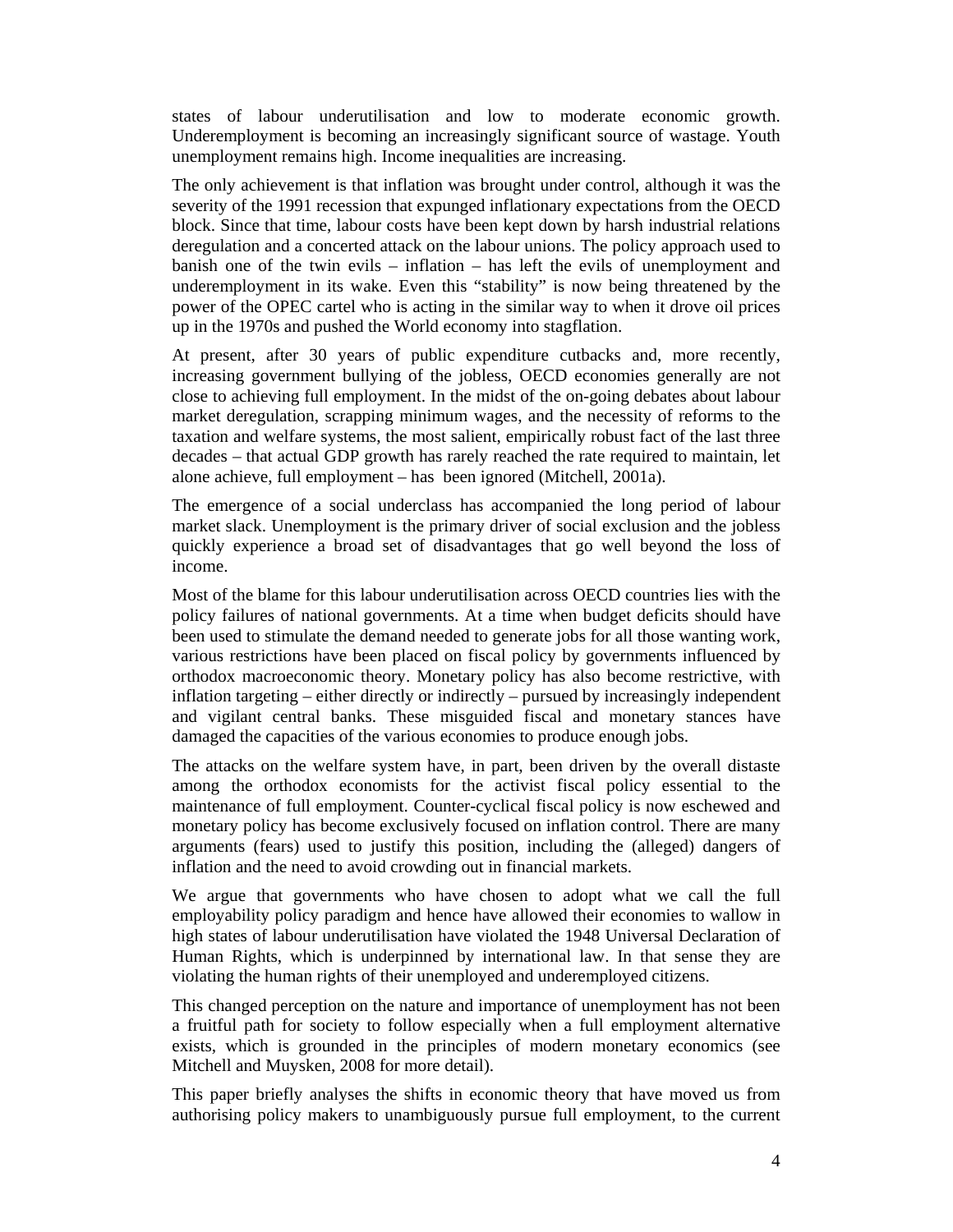state where full employability is justified as being optimal. We argue that the rise of Monetarism and the concept of the natural rate of unemployment did not represent a continuous refinement of the macroeconomic orthodoxy of the time but were simply a reassertion of the Classical belief in the efficacy of the free market and the denial that generalised overproduction could occur in a capitalist economy. The resurgence of these notions in the 1970s overran the Keynesian orthodoxy and authorised policy makers to abandon full employment as an integral macroeconomic policy goal.

We explore how these theoretical developments translated in practice, culminating in the broad acceptance by policy makers of the full employability framework. We focus on the policy emphasis accorded to the supply-side, exemplified in the 1994 OECD Jobs Study which eschewed a role for macroeconomic policy in reducing unemployment. It is important to document how structural explanations for unemployment have been used to justify widespread labour market deregulation; attacks on the rights and capacities of labour unions to represent their members; wasteful privatisations of public assets; the compliance focus of welfare-to-work policy, a retrenchment of the role of the public sector as an employer, and widespread reductions in the social wage. We also consider the way in which macroeconomic policy, characterised by inflation targeting and a growing fiscal conservatism, has supported this microeconomic emphasis on structural reform. While the current orthodoxy extols the virtues of budget surpluses as the exemplars of fiscal responsibility, we show in later sections that this policy stance is, in fact, damaging for economic growth.

The paper concludes that these policy changes have not achieved the targets espoused in the political statements and have instead created a growing underclass of unemployed, underemployed and disadvantaged citizens.

The final section of the paper outlines an alternative view of macroeconomic theory and policy opportunities. This view flows from a detailed understanding of modern monetary systems in which the use of fiat currency provides the monopoly issuer, the federal government, with opportunities to pursue full employment without compromising price stability. We show that the obsession held by federal governments around the world that budget surpluses demonstrate fiscal prudence is both nonsensical and extremely costly. Once we understand how the surpluses relate to sectoral flows in the economy, it follows that active macroeconomic policy is essential to maintaining full employment. We argue that a central plank in modern macroeconomic policy settings should be the introduction of employment guarantees, which we term the Job Guarantee (JG). We show that the introduction of a JG provides the basis for pursuing full employment and price stability. The JG is also the minimum that a government can do in relation to its obligations under the international human rights treaties discussed earlier.

#### **2. Full employment, citizenship and safety net redistribution**

Figure 1 sketches the *Full Employment framework* (Mitchell and Muysken, 2008). The Post World War 2 economic and social settlement in most Western countries was based on three main pillars. First, the *Economic Pillar* was defined by an unambiguous commitment to full employment, although this commitment became blurred in the debate about the trade-off between inflation and unemployment in the 1960s. Second, the *Redistributive Pillar* was designed to ameliorate market outcomes and defined much of the equity intervention by government. It recognised that the free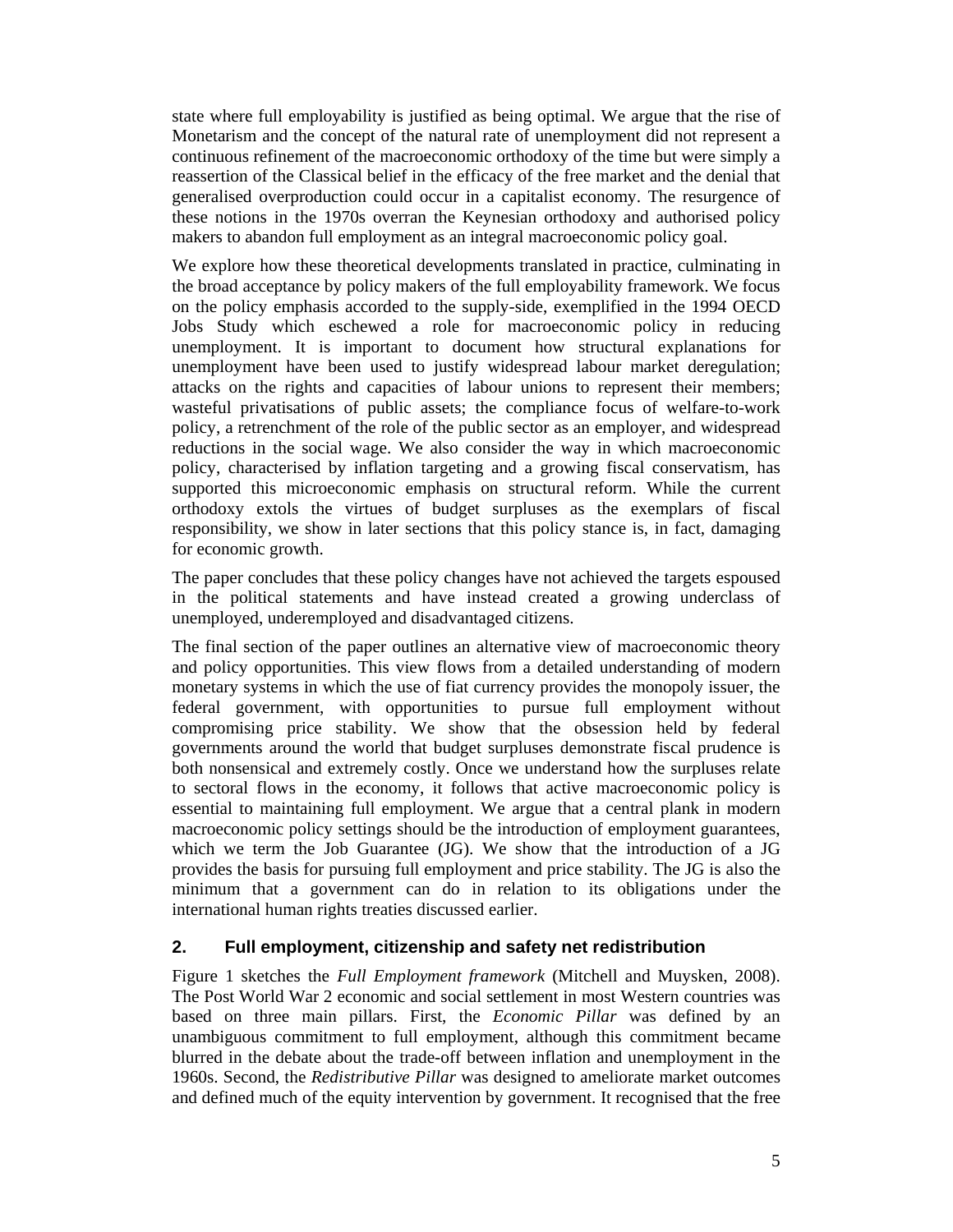market was amoral and intervention in the form of income support and wage setting norms was a necessary part of a sophisticated society. Third, the *Collective Pillar* provided the philosophical underpinning for the Full Employment framework and was based on the intrinsic rights of citizenship. We accept that our depiction is a stylisation and that there were many individual nuances in particular countries over the period considered.



Figure 1 The Pillars of the Full Employment framework

Source: Mitchell and Muysken (2008: Figure 1.1).

The Great Depression taught us that, without government intervention, capitalist economies are prone to lengthy periods of unemployment. The emphasis of macroeconomic policy in the period immediately following the Second World War was to promote full employment. Inflation control was not considered a major issue even though it was one of the stated policy targets of most governments. In this period, the memories of the Great Depression still exerted an influence on the constituencies that elected the politicians. The experience of the Second World War showed governments that full employment could be maintained with appropriate use of budget deficits. The employment growth following the Great Depression was in direct response to the spending needs that accompanied the onset of the War rather than the failed neoclassical remedies that had been tried during the 1930s. The problem that had to be addressed by governments at War's end was to find a way to translate the fully employed War economy with extensive civil controls and loss of liberty into a fully employed peacetime model.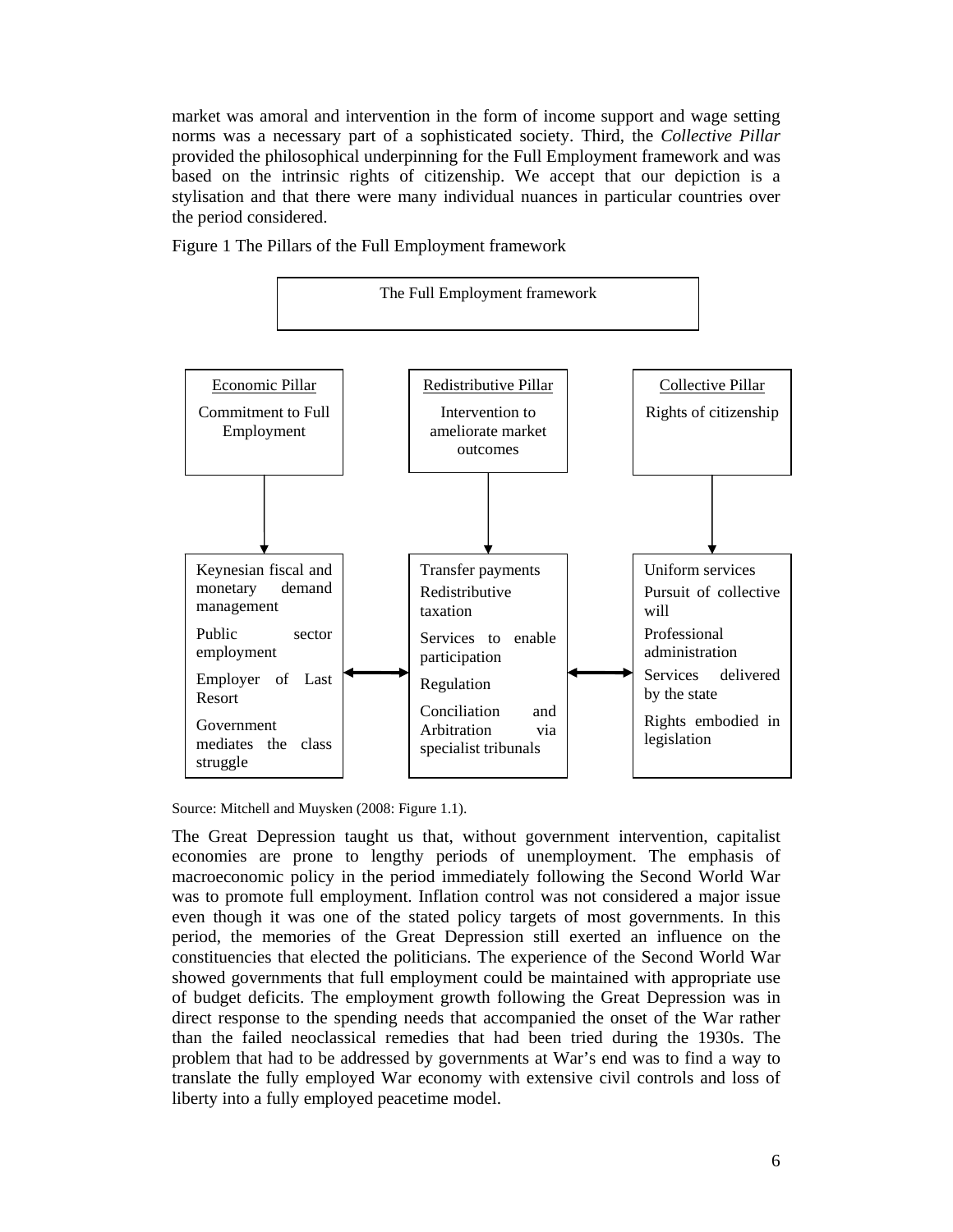The first major statement addressing this problem came in the form of William Beveridge's (1944) *Full Employment in a Free Society*. This was consistent with the emerging Keynesian orthodoxy of the time, which saw unemployment as a systemic failure in demand and moved the focus away from an emphasis on the ascriptive characteristics of the unemployed and the prevailing wage levels. Beveridge (1944, 123-135) said 'The ultimate responsibility for seeing that outlay as a whole … is sufficient to set up a demand for all the labour seeking employment, must be taken by the State.'

The emphasis was on jobs. Beveridge defined full employment as an excess of vacancies at living wages over unemployed persons. Creating enough jobs in the economy was seen as the best form of social security. Arthur Altmeyer  $(1968)^2$  in one of his last speeches talked about the adoption of Beveridge's Report on Social Security by Churchill, who Altmeyer said, 'was on the side of social security and opposed to the alms house which had been tried for several hundred years and had failed.'

From 1945 until 1975, governments manipulated fiscal and monetary policy to maintain levels of overall spending sufficient to generate employment growth in line with labour force growth. This was consistent with the view that mass unemployment reflected deficient aggregate demand which could be resolved through positive net government spending (budget deficits). Governments used a range of fiscal and monetary measures to stabilise the economy in the face of fluctuations in private sector spending and were typically in deficit.

As a consequence, in the period between 1945 through to the mid 1970s, most advanced Western nations maintained very low levels of unemployment, typically below 2 per cent. Figure 2 shows that the performance of the labour market during the Keynesian full employment period was in stark contrast to what followed and what had preceded it.

Figure 2 Unemployment rates, Australia, Europe and the United States, 1950 to 2006



Source: Mitchell and Muysken (2008: Figure 1.2).

However, while both private and public employment growth was relatively strong during the Post War period up until the mid 1970s, the major reason that the economy was able to sustain full employment was that it maintained a buffer of jobs that were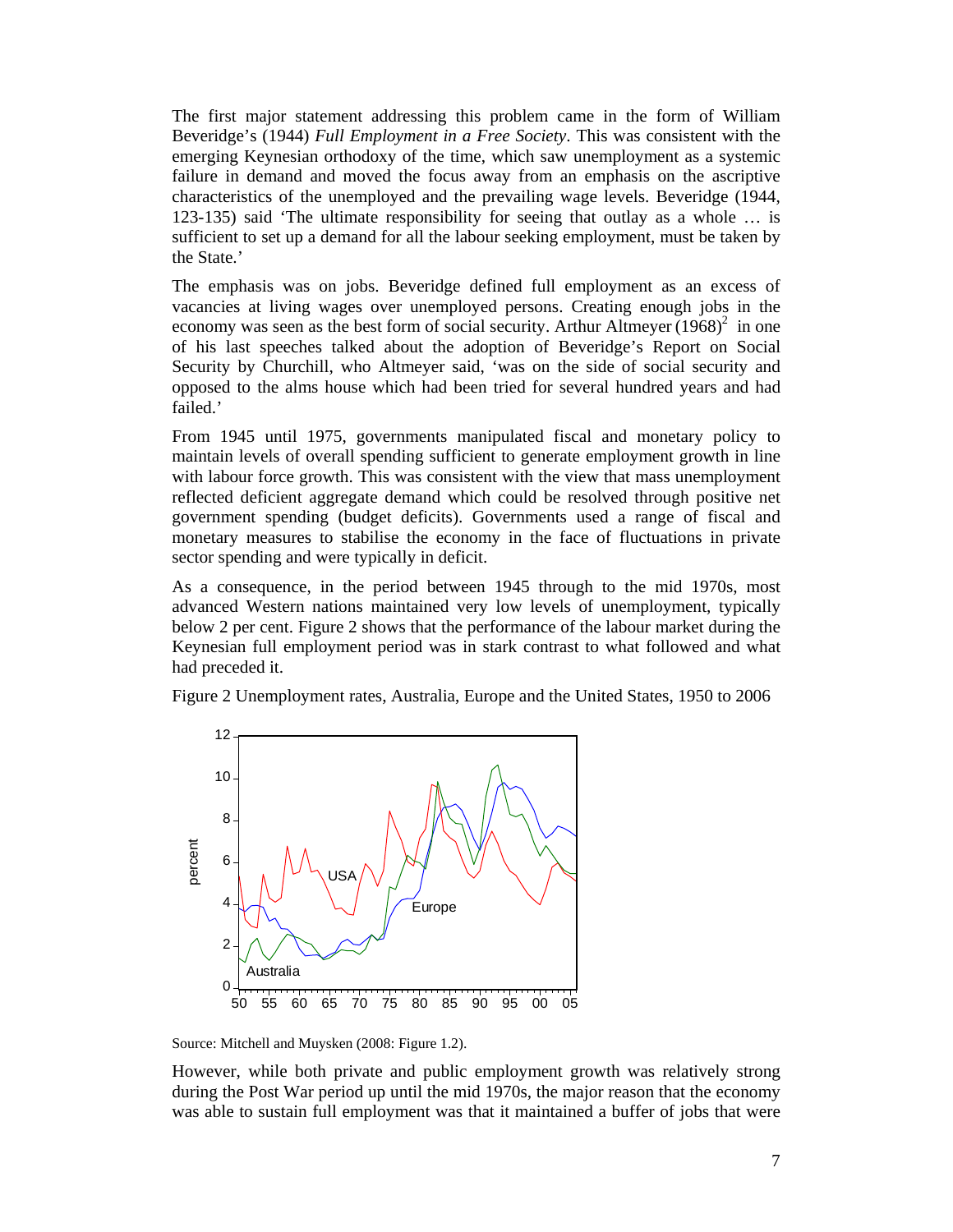always available, and which provided easy employment access to the least skilled workers in the labour force. Some of these jobs, such as process work in factories, were available in the private sector. However, the public sector also offered many buffer jobs that sustained workers with a range of skills through hard times. In some cases, these jobs provided permanent work for the low skilled and otherwise disadvantaged workers.

Importantly, the economies that avoided the plunge into high unemployment in the 1970s maintained what Ormerod (1994: 203) has described as a '…sector of the economy which effectively functions as an employer of last resort, which absorbs the shocks which occur from time to time, and more generally makes employment available to the less skilled, the less qualified.' Ormerod said that employment of this type may not satisfy narrow neoclassical efficiency benchmarks, but notes that societies with a high degree of social cohesion and a high valuation on collective will have been willing to broaden their concept of costs and benefits of resource usage to ensure everyone has access to paid employment opportunities.

Ormerod (1994: 203) argued that countries like Japan, Austria, Norway, and Switzerland were able to maintain this capacity because each exhibited '…a high degree of shared social values, of what may be termed social cohesion, a characteristic of almost all societies in which unemployment has remained low for long periods of time.' In Sections 5 and 6 we summarise the argument that in a modern monetary economy the return to full employment and price stability requires the reintroduction of this buffer stock capacity (Mitchell, 1998; Mitchell and Mosler, 2006).

The full employment commitment (the Economic Pillar) was buttressed by the development of the Welfare State, which defined the state's obligation to provide security to all citizens. Citizenship embraced the notion that society had 'a collective responsibility for the wellbeing of its citizens' (Jamrozik, 2001: 15) and replaced the dichotomy that had been constructed between the deserving and undeserving poor (Timmins, 1995: 21). The Redistributive Pillar recognised that the mixed economy (with a large market-component) would deliver poor outcomes to some citizen, principally via unemployment. Extensive transfer payments programs were designed to provide income support to disadvantaged individuals and groups. Underpinning the Welfare State and the economic commitment to full employment was a sophisticated concept of citizenship (the Collective Pillar). The rights of citizenship meant that individuals had access to the distribution system (via transfer payments) independent of market outcomes. Furthermore, a professional public sector provided standardised services at an equivalent level to all citizens as a right of citizenship. These included the public sector employment services, public health and education systems, legal aid and a range of other services.

#### **3. The abandonment of full employment**

The stability of this Post-War framework with the Government maintaining continuous full employment via policy interventions was always a source of dissatisfaction for the capitalist class. This was particularly the case in the late 1960s as national debates arose about trade union power (see Quirk, 2003). Taking Australia as an example, Quirk (2003) provides compelling evidence to show that the captains of industry were pressuring government to create some labour slack in the economy and that the entreaties were received sympathetically by key conservative politicians. However, the chance to break the Post-War stability came in the mid-1970s.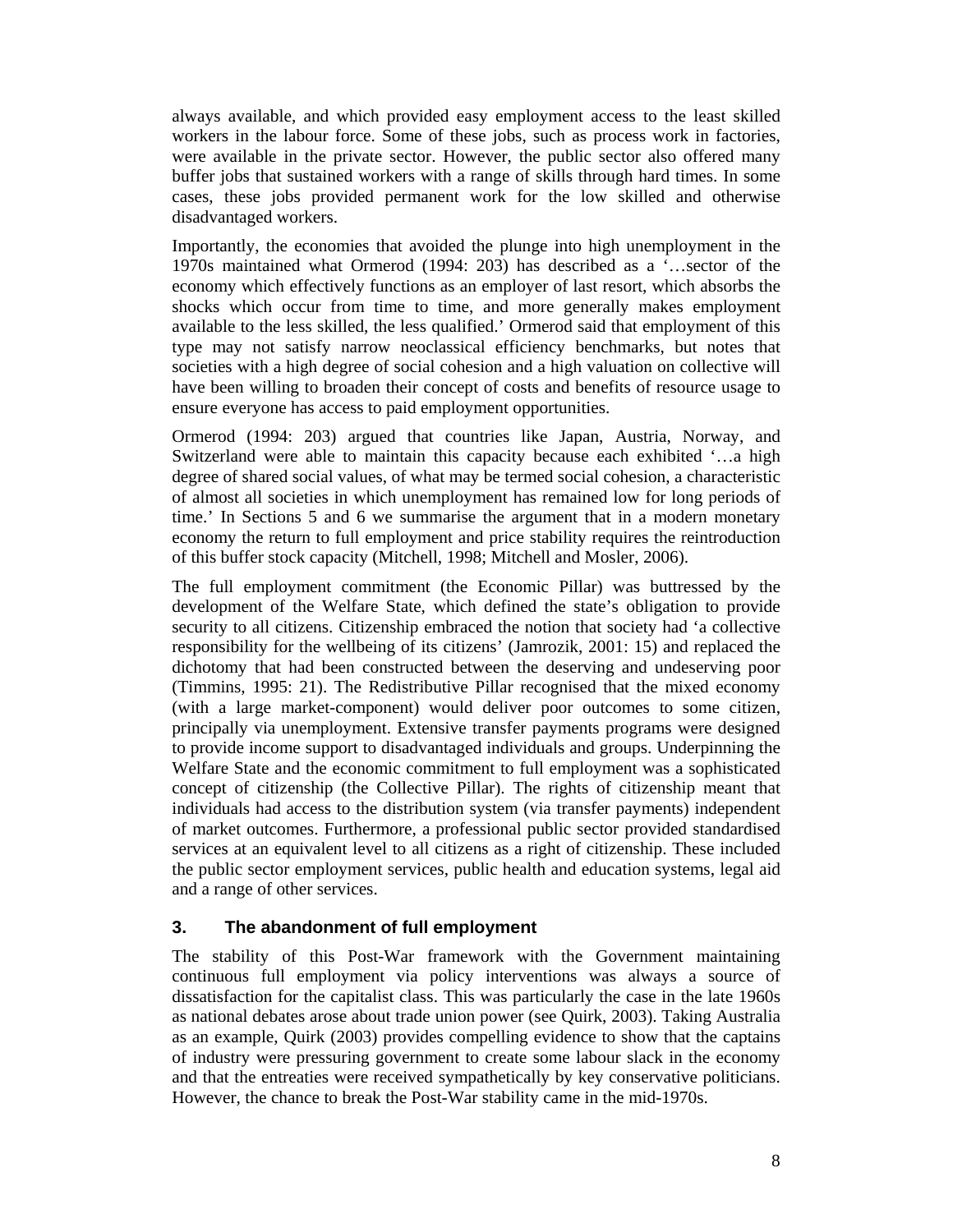Following the first OPEC oil price hike in 1974, which led to accelerating inflation in most countries, there was a resurgence of pre-Keynesian thinking. Inflationary impulses associated with the Vietnam War had earlier provided neo-liberal economists with opportunities to attack activist macroeconomic policy in the United States. Governments around the world reacted with contractionary policies to quell inflation and unemployment rose giving birth to the era of stagflation. The economic dislocation that followed provoked a paradigm shift in macroeconomics (Thurow, 1983).

The Keynesian notion of full employment, defined by Vickrey (1993) as 'a situation where there are at least as many job openings as there are persons seeking employment' was abandoned as policy makers progressively adopted the natural rate of unemployment approach (Friedman, 1968). This has more recently been termed the Non-Accelerating Inflation Rate of Unemployment (NAIRU) approach (see Mitchell and Muysken, 2008 for a full account of this transition). This approach redefines full employment in terms of a unique unemployment rate (the NAIRU) where inflation is stable, and which is determined by supply forces and is invariant to Keynesian demand-side policies. It reintroduces the discredited Say's Law by alleging that free markets guarantee full employment and Keynesian attempts to drive unemployment below the NAIRU will ultimately be self-defeating and inflationary. The Keynesian notion that unemployment represents a macroeconomic failure that can be addressed by expansionary fiscal and/or monetary policy is rejected. Instead, unemployment reflects failures on the supply side failures such as individual disincentive effects arising from welfare provision, skill mismatches, and excessive government regulations (OECD, 1994). Extreme versions of the natural rate hypothesis consider unemployment to be voluntary and the outcome of optimising choices by individuals between work (bad) and leisure (good).

As, what is now referred to as, neo-liberalism took hold in the policy making domains of government, advocacy for the use of discretionary fiscal and monetary policy to stabilise the economy diminished, and then vanished. In the mid-1970s the opposition to the use of budget deficits to maintain full employment became visible for the first time and the inflation-first rhetoric emerged as the dominant discourse in macroeconomic policy debates. The rhetoric was not new and had previously driven the failed policy initiatives during the Great Depression. However, history is conveniently forgotten and Friedman's natural rate hypothesis seemed to provide economists with an explanation for high inflation and alleged three main and highly visible culprits – the use of government deficits to stimulate the economy; the widespread income support mechanisms operating under the guise of the Welfare State; and the excessive power of the trade unions which had supposedly been nurtured by the years of full employment. All were considered to be linked and anathema to the conditions that would deliver optimal outcomes as prescribed in the neoclassical economic (textbook) model. Mitchell and Muysken (2008) provide a full account of the technical aspects of these issues.

With support from business and an uncritical media, the paradigm shift in the academy permeated the policy circles and as a consequence governments relinquished the first major pillar of the Post-War framework – the commitment to full employment. It was during this era that unemployment accelerated and has never returned to the low levels that were the hallmark of the Keynesian period.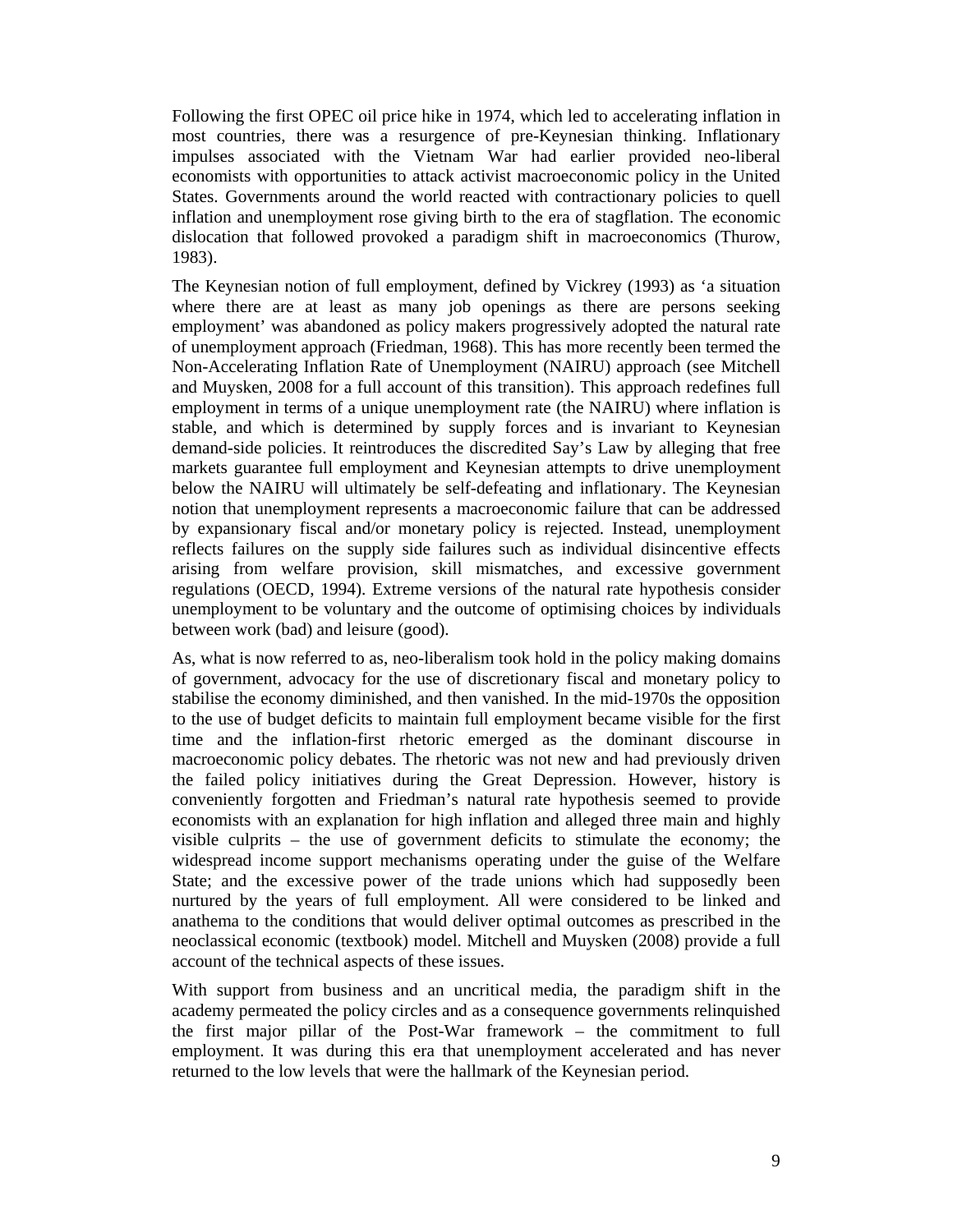The NAIRU approach extolled, as a matter of religious faith, that government could only achieve better outcomes (higher productivity, lower unemployment) through microeconomic reforms. In accordance with the so-called supply-side economics, governments began to redefine the Economic Pillar in terms of creating a greater reliance on market-based economic outcomes with a diminished public sector involvement. In many countries successive governments began cutting expenditures on public sector employment and social programs; culled the public capacity to offer apprenticeships and training programs, and set about dismantling what they claimed to be supply impediments (such as labour regulations, minimum wages, social security payments and the like).

Within this logic, governments adopted the goal of full employability, significantly diminishing their responsibility for the optimum use of the nation's labour resources. Accordingly, the aim of labour market policy was limited to ensuring that individuals are employable. This new ambition became exemplified in the 1994 OECD Jobs Study.

As a result, successive governments in many countries began the relentless imposition of active labour market programs. These were designed to churn the unemployed through training programs and/or force participation in workfare compliance programs. The absurdity of requiring people to relentlessly search for work, and to engage in on-going training divorced of a paid-work context, seemed lost on government and their policy advisors. That the NAIRU approach seduced them at all is more difficult to understand given stark evidence that since 1975 there have never been enough jobs available to match the willing labour supply.

In the UK Richard Layard (1998: 27), an influential Labor Party advisor, noted

In the very bad old days, people thought unemployment could be permanently reduced by stimulating aggregate demand in the economy … But … [this] …did not address the fundamental problem; to ensure that inflationary pressures do not develop while there are still massive pockets of unemployed people. The only way to address this problem is to make all the unemployed more attractive to employers – through help with motivation and job finding, through skillformation, and through a flexible system of wage differentials. Nothing else will do the trick.

The OECD Jobs Study (1994), which was considerably influenced by the work of Layard and his colleagues, set the tone for this neo-liberal labour market agenda. Mitchell and Muysken (2008) show that this agenda makes the goal of full employability pre-eminent and disregards policies that might increase the rate of overall job creation.

A fully employed economy provides life-long training and learning opportunities in the context of paid employment. Firms become responsible for adjusting hiring standards and on-the-job training programs to match the available talents of the labour force. Under the flawed doctrine of full employability, labour market programs mainly function to subsidise the needs of private capital. Further, unemployment has become a business. Many market-based organisations have benefited from this new approach to delivering labour market services. Small entrepreneurs, community activists, and private welfare agencies have become the agencies that administer these neo-liberal labour market policies (Peck, 2001).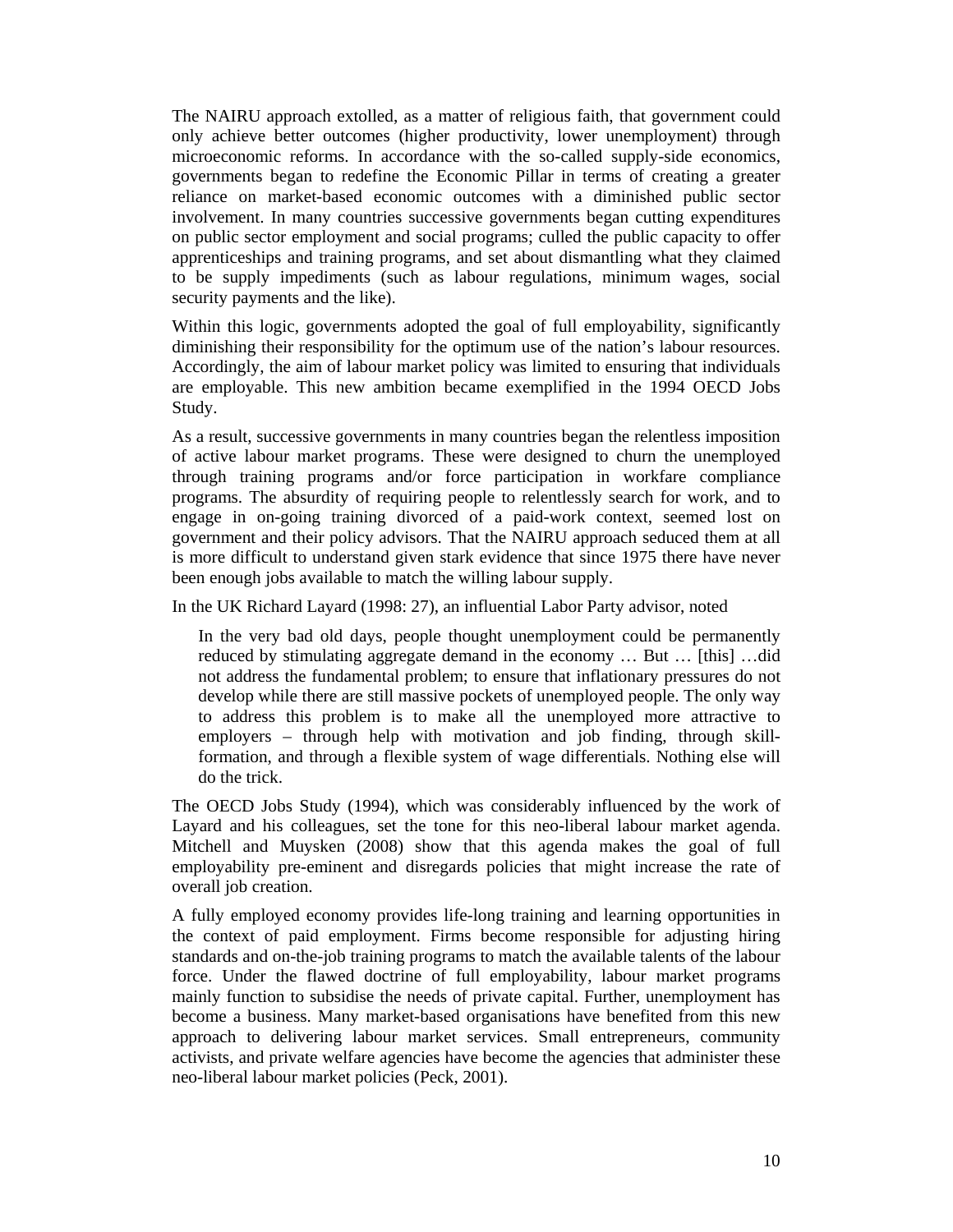In the UK, Jones and MacLeod (2002: 20) noted

… employer coalitions and locally based stakeholder partnerships have been formed to bring together a wide range of interests involved in the "business" of unemployment. Through these new regimes, the unemployed are offered to employers, who receive a subsidy with minimum training requirements, in return for their assistance in resolving welfare state dependency and at the same time (supposedly) providing the basis for a skills-based lifelong learning revolution … While this might give some genuine appearance of "training", some have gone so far as to suggest this is nothing more than large-scale bribery, a huge subsidy for capital, because the training requirements are ill-defined in the numerous agreements between the employer and the state.

The shift to an emphasis on full employability was accompanied by substantial changes in the conduct of macroeconomic policy. Mitchell and Muysken (2008) show that inflation targeting, which was one strand of the macroeconomic accompaniment to the supply side microeconomic policy agenda set out in the 1994 Jobs Study, weakened the ability of macroeconomic policy to counter cyclical fluctuations. Not only have the neo-liberals rejected the notion that demand deficiencies can occur, but they have also been successful in making inflation appear to be a worse bogey person than unemployment. Blinder (1987: 51) presented a compelling critique of this view and concludes that the political importance of inflation has been blown out of all proportion to its economic significance. After dismissing the arguments that inflation imposes high costs on the economy, Blinder (1987: 33) noted<sup>3</sup>

The political revival of free-market ideology in the 1980s is, I presume, based on the market's remarkable ability to root out inefficiency. But not all inefficiencies are created equal. In particular, high unemployment represents a waste of resources so colossal that no one truly interested in efficiency can be complacent about it. It is both ironic and tragic that, in searching out ways to improve economic efficiency, we seem to have ignored the biggest inefficiency of them all.

Solow (1998), reflecting his Keynesian roots, is also critical of the emphasis on inflation. He argued that inflationary pressures do not emanate from low-wage labour markets. Solow (1998: 32-33) is sceptical that labour markets drive inflation at all and said that 'it seems wholly unlikely that unskilled wage-push plays much of an independent inflationary role … [so] … an influx of former recipients will not give the Federal Reserve much of a cushion against over-heating.' Mitchell and Muysken (2008) provided a detailed account of these issues.

### **4. The Full Employability framework and the abandonment of the rights of citizenship**

The abandonment of full employment presented neo-liberal governments with a new problem. With unemployment persisting at high levels due to the deliberate constraints imposed on the economy by restrictive fiscal (and monetary) policy, rising welfare payments placed pressures on the Redistributive Pillar. These pressures were erroneously seen as a threat to the fiscal position of government. As we explain in Section 5, Government is never financially constrained and the justification for cutting welfare to 'save money' is flawed at the most elemental level.

However, the neo-liberals managed to convince policy makers that fiscal conservatism was necessary and that the only way to resolve the pressures on the Redistributive Pillar was to reduce the public commitment to income support and the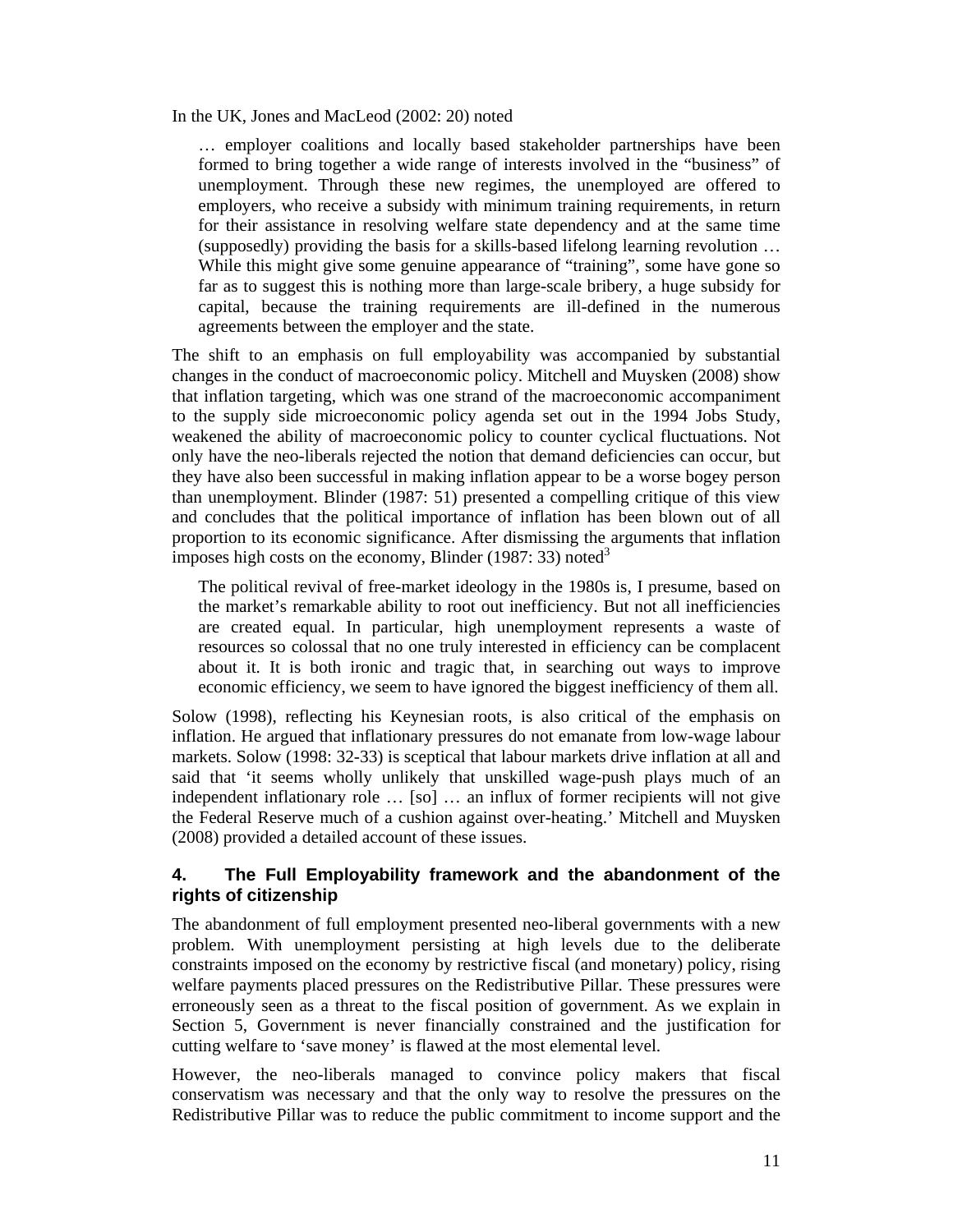pursuit of equity. Accompanying the neo-liberal attacks on macroeconomic policy were concerted attacks on the supplementary institutions such as the industrial relations system and the Welfare State. For these attacks to be effective required a major recasting of the concept of citizenship. Governments, aided by the urgings of the neo-liberal intellectuals in the media and in conservative think tanks, thus set about redefining the Collective Pillar, which had been an essential part of the rationale for the system of social security.

Figure 1.3 The Full Employability framework



Source: Mitchell and Muysken (2008: Figure 1.3).

Under the Full Employability framework, which we sketch in Figure 3, collective will has been usurped by the primacy of the individual. The hallmark of the neo-liberal era is that individuals have to accept responsibility, be self-reliant, and fulfill their obligations to society (Giddens, 1998). Unemployment is couched as a problem of welfare dependence rather than a deficiency of jobs.

To break this welfare dependency required responsibility to be shifted from government to the individual. To force individuals to become accountable for their own outcomes, governments embraced a shift from active to passive welfare and the introduction of alleged responsibilities to counter-balance existing rights. This is sometimes referred to as reciprocal obligation (Cook *et al.*, 2003). Individuals now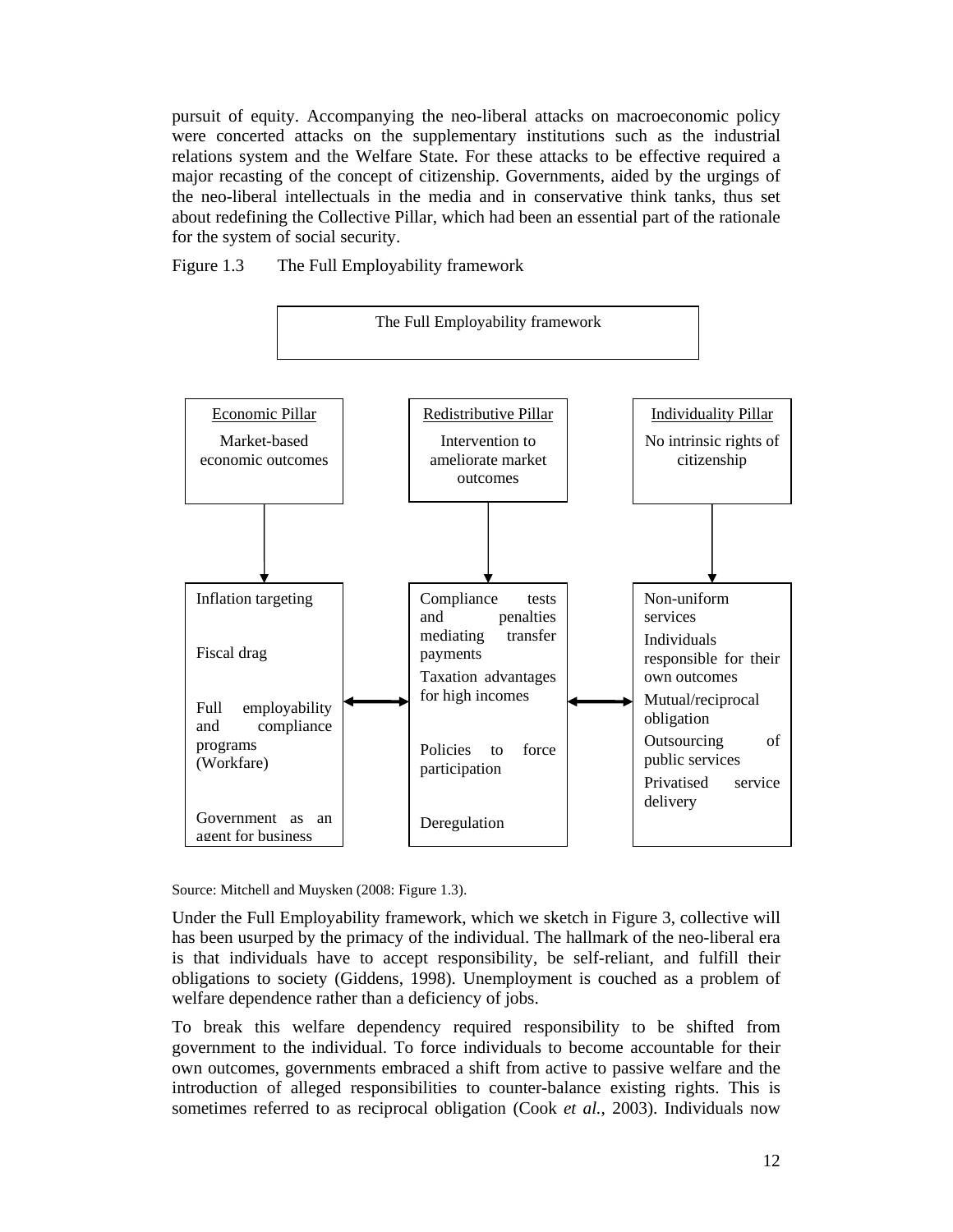face broader obligations and, in many countries, their rights as citizens have been replaced by compulsory contractual relationships under which receipt of benefits is contingent on meeting behavioural criteria. Reciprocal obligation was developed as a leading principle in several countries as a means of reintegrating the allegedly, welfare dependent underclass into the community.

Unfortunately, there is no reciprocal obligation on government to ensure that there are enough jobs for all those wanting work. The major shortcoming of the Full Employability framework is that the focus on the individual ignores the role that macroeconomic constraints play in creating welfare dependence. It is a compositional fallacy to consider that the difference between getting a job and being unemployed is a matter of individual endeavour or preference. Adopting welfare dependency as a lifestyle is different to an individual, who is powerless in the face of macroeconomic failure, seeking income support as a right of citizenry.

#### **5. A modern monetary economics: macroeconomic principles revisited**

In this Section we summarise the arguments developed by Mitchell and Muysken (2008) which centre on what we term modern monetary theory. We use this term to define a monetary system characterised by a floating exchange rate (so monetary policy is freed from the need to defend foreign exchange reserves) and the monopoly provision of fiat currency. The monopolist is the national government. Most countries now operate monetary systems that have these characteristics. The following macroeconomic principles explain the fundamental flaws in the arguments used to justify abandoning full employment in the context of a modern monetary economy.

First, under a fiat currency system, the monetary unit defined by the government has no intrinsic worth. It cannot be legally converted by government, for example, into gold as it was under the gold standard. The viability of the fiat currency is ensured by the fact that it is the only unit which is acceptable for payment of taxes and other financial demands of the government.

Second, as a matter of national accounting, the federal government deficit (surplus) equals the non-government surplus (deficit). The failure to recognise this relationship is the major oversight of neo-liberal analysis. In aggregate, there can be no net savings of financial assets of the non-government sector without cumulative government deficit spending. The federal government via net spending (deficits) is the only entity that can provide the non-government sector with net financial assets (net savings) and thereby simultaneously accommodate any net desire to save and hence eliminate unemployment. Additionally, and contrary to neo-liberal rhetoric, the systematic pursuit of government budget surpluses is necessarily manifested as systematic declines in private sector savings.

Third, the decreasing levels of net private savings financing the government surplus increasingly leverage the private sector. The deteriorating debt to income ratios which result will eventually see the system succumb to ongoing demand-draining fiscal drag through a slow-down in real activity.

Fourth, the analogy neo-liberals draw between private household budgets and the government budget is false. Households, the users of the currency, must finance their spending prior to the fact. However, government, as the issuer of the currency, must spend first (credit private bank accounts) before it can subsequently tax (debit private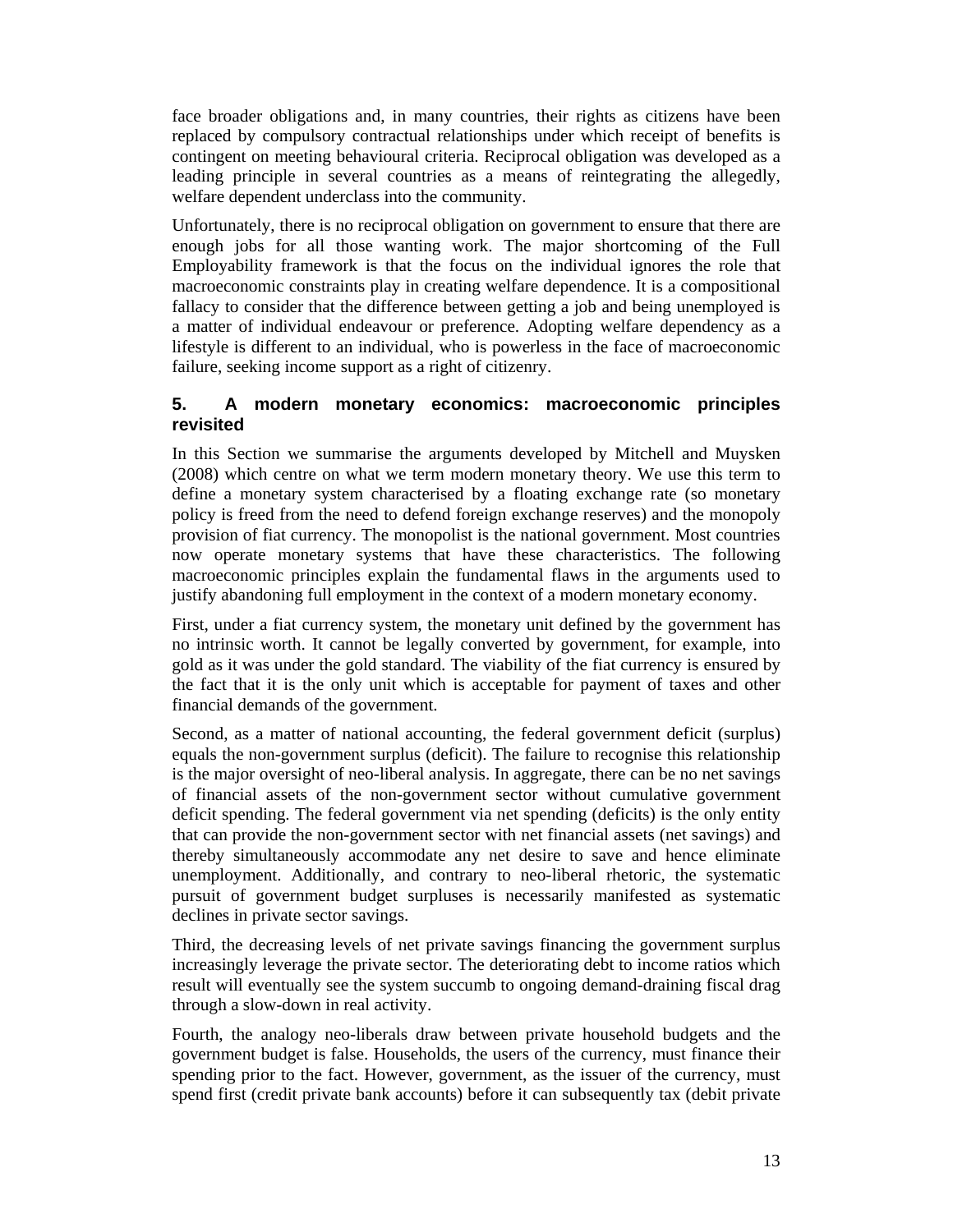accounts). Government spending is the source of the funds the private sector requires to pay its taxes and to net save and is not inherently revenue constrained.

Fifth, unemployment occurs when net government spending is too low. As a matter of accounting, for aggregate output to be sold, total spending must equal total income (whether actual income generated in production is fully spent or not each period). Involuntary unemployment is idle labour unable to find a buyer at the current money wage. In the absence of government spending, unemployment arises when the private sector, in aggregate, desires to spend less of the monetary unit of account than it earns. Nominal (or real) wage cuts *per* se do not clear the labour market, unless they somehow eliminate the private sector desire to net save and increase spending. Thus, unemployment occurs when net government spending is too low to accommodate the need to pay taxes and the desire to net save.

Sixth, while the federal government is not financially constrained it still issues debt to control its liquidity impacts on the private sector. Government spending and purchases of government bonds by the central bank add liquidity, while taxation and sales of government securities drain private liquidity. These transactions influence the cash position of the system on a daily basis and on any one day they can result in a system surplus (deficit) due to the outflow of funds from the official sector being above (below) the funds inflow to the official sector. The system cash position has crucial implications for the central bank, which targets the level of short-term interest rates as its monetary policy position. Budget deficits result in system-wide surpluses (excess bank reserves). Competition between the commercial banks to create better earning opportunities on the surplus reserves then puts downward pressure on the cash rate. If the central bank desires to maintain the current target cash rate then it must drain this surplus liquidity by selling government debt. In other words, government debt functions as interest rate support via the maintenance of desired reserve levels in the commercial banking system and not as a source of funds to finance government spending.

#### **6. Buffer stocks and price stabilisation – the Job Guarantee**

Mitchell and Muysken (2008) compare two different buffer stock approaches to maintaining stable prices. The first, the NAIRU approach, uses unemployment to discipline the wage-price setting process. The second is based on employment buffer stocks and allows the government to achieve both full employment and price stability. The Job Guarantee (JG) proposal, which was conceived independently by Mitchell (1998) and Mosler (1997-98) is an employment buffer stock approach to full employment.

Under the JG, the public sector offers a fixed wage job to anyone willing and able to work. This buffer stock expands (declines) when private sector activity declines (expands). The JG thus fulfills an absorption function to minimise the real costs currently associated with the flux of the private sector. When private sector employment declines, public sector employment will automatically react and increase its payrolls. The nation always remains fully employed, with only the mix between private and public sector employment fluctuating in response to the spending decisions of the private sector.

Since the JG wage is open to everyone, it will functionally become the national minimum wage. The JG introduces no relative wage effects and the rising demand *per*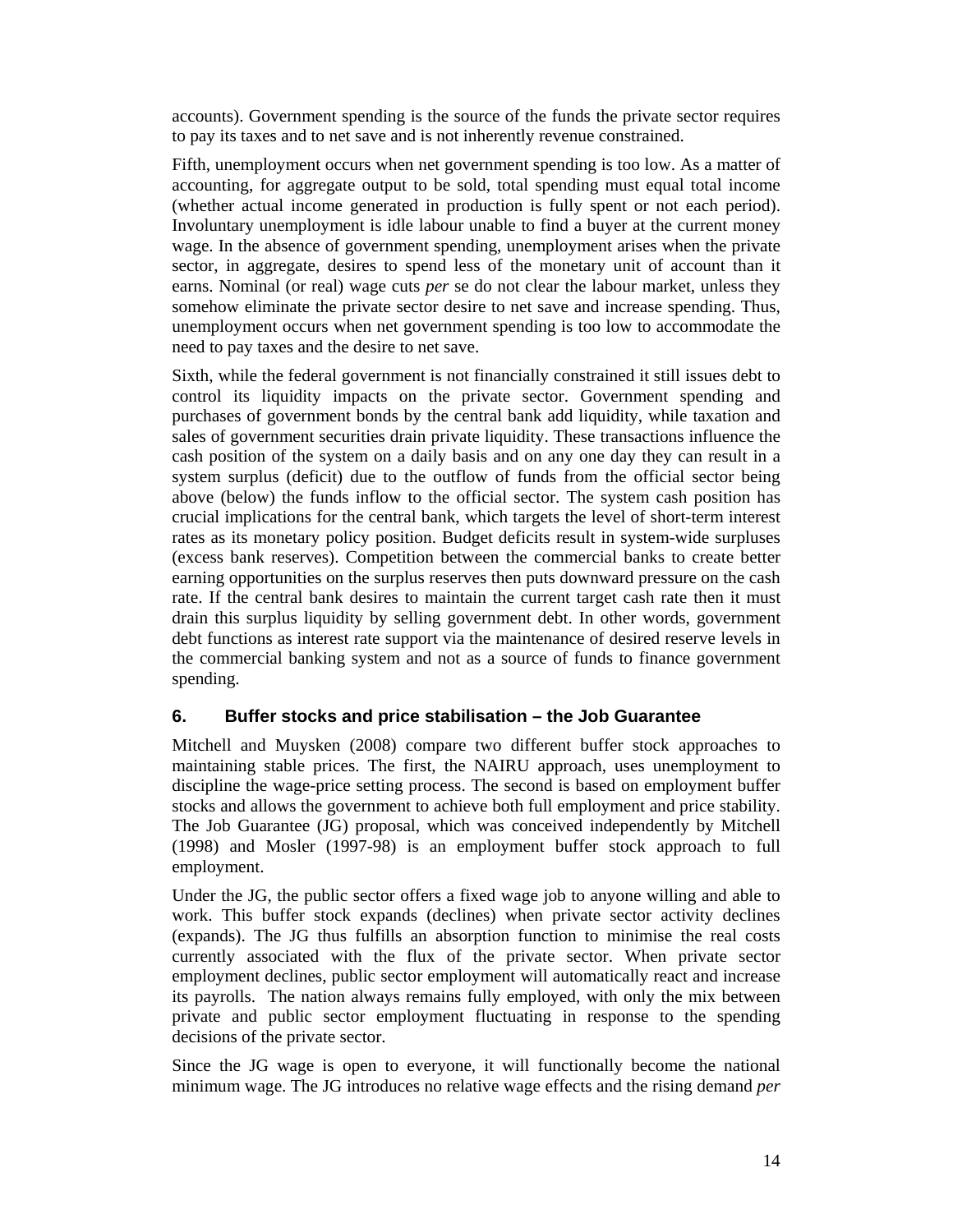*se* does not necessarily invoke inflationary pressures because by definition it is satisfying a net savings desire.

Additionally, in today's demand constrained economies, firms are likely to increase capacity utilisation to meet the higher sales volumes. There are no new problems faced by employers who wish to hire labour to meet the higher sales levels. Any initial rise in demand will stimulate private sector employment growth while reducing JG employment and spending and, importantly, the JG wage provides an in-built inflation control mechanism (Mitchell, 1998, Mosler, 1997-98).

#### **7. The Job Guarantee, social inclusion and community development**

The JG is not only a valid instrument for macroeconomic stabilisation whereby government can maintain full employment and price stability. In addition, an employment buffer stock approach provides communities with opportunities to revive the social dimension of work, which we emphasised in Sections 1 and 2 above when discussing the Full Employment framework and the concept of employment as a human right.

Amongst others, we argue that the JG would help communities in disadvantaged areas to maintain continuity of income and labour force attachment, without recourse to welfare dependence. In that context the concept of work itself can be extended and broadened to include activities that we would dismiss as being leisure using the current ideology and persuasions. The JG mechanism can also be used to discourage private sector activities currently deemed as productive, in a narrow economic sense, but which future societies will view as socially or environmentally destructive.

Importantly, a JG strategy acknowledges the strains on our natural ecosystems and the need to change the composition of final output towards environmentally sustainable activities. Environmental projects are ideal targets for public sector employment initiatives as they are likely to be under-produced by the private sector due to their heavy public good component. If a portion of JG jobs were used to repair and restore the environment, the workers would re-gain personal dignity, and society would gain from the increased provision of goods and services which support sustainability. It is not increased demand *per se* that is necessary but increased demand in sustainable areas of activity.

The JG also does not preclude training initiatives. Appropriately structured training within a paid employment context helps overcome the churning of unemployed through training programs, workfare and other schemes under current neo-liberal policies. Specific skills are usually more efficiently taught on the job. As a consequence, a properly designed JG can help previously unemployed persons to make transitions into careers in the private sector and also stimulate employers to modify their recruitment behaviour.

Clearly the JG solves the problem of time-related underemployment. The JG workers can voluntarily choose what fraction of full-time hours they wish to work. As a consequence, the introduction of a JG, which provides the opportunity for workers to engage in full time employment, would likely place pressure on private employers, who have failed to provide sufficient hours of work to satisfy the preferences of their workforces, to restructure their workplaces to overcome the discontent that their underemployed workers feel.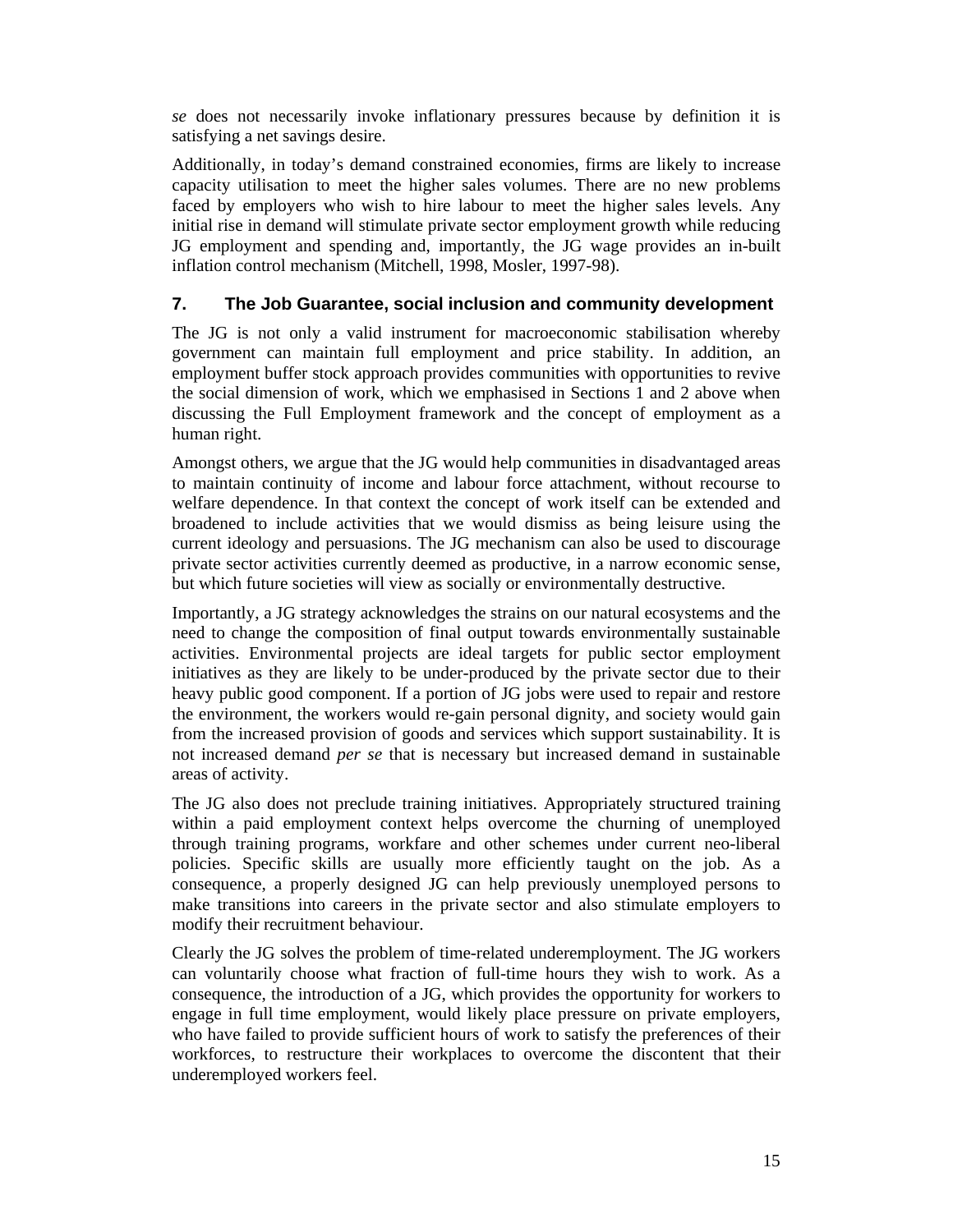Finally, the introduction of a JG has no necessary bearing on the availability or operations of existing income support payments. Existing unemployment benefit schemes could easily co-exist with a JG scheme and workers could be given a choice as to whether they accept income support or work in a JG job for a wage. What a JG does is to provide jobs to all who want to work. Most public policy today uses the stick to force those who are able to work off welfare without providing the carrot in the form of jobs. Most welfare-to-work schemes are little more than a cruel joke, precisely because there is no job for most welfare-leavers.

### **8. Conclusion**

We began by noting the fundamental proposition that we consider employment to be an intrinsic human right. The urgency of full employment transcends economic exigencies such as maximisation of income and goes to the basis of how we treat each other. There are various reasons why employment should be considered a human right (see Mitchell and Muysken, 2008). The relevant concepts motivating this claim are citizenship and membership. The Universal Declaration of Human Rights clearly includes the right to work and the 1946 International Labour Office (ILO) Declaration of Philadelphia, ratified by the United Nations, asserts full employment as a national and international goal (Siegel, 1994: 60).

There are three main, interrelated reasons to support the claim that employment is a right. First, for the majority of individuals and households, employment is the dominant source of income. Income is essential for participation in the market economy. It provides access to credit and a diversity of goods and services. It allows a person to save and plan for holidays and retirement. The Full Employment framework clearly acknowledged the need for income support mechanisms for those who were not in receipt of labour income. Redistributive mechanisms in the form of unemployment, age and sickness benefits were based on the primacy of wage income as a means for social inclusion. Second, unemployment and underemployment deprive a person access to social networks and the advantages that they provide. Third, an unemployed person is susceptible to a range of social pathologies including a higher incidence of family breakdown, alcohol and substance abuse, deteriorating physical and mental health, participation in criminal activity and incarceration (Mitchell and Muysken, 2008).

The right to work can be interpreted in many ways. We consider that several dimensions are non-negotiable. A person should be able to obtain the hours of work they desire and this should be guaranteed by the state. This guarantee should provide, at the very least, unconditional offers of work at the minimum adult pay rates and conditions. The guarantee should provide opportunities that are inclusive of the most disadvantaged workers in the economy including people with mental illness or disability, should they wish to work. The guaranteed work has to satisfy all legal and moral standards of the day. The JG is a minimalist interpretation of the right to work in that the jobs on offer may still not fully utilise the current skills of those seeking employment. In this regard, the guaranteed employment is seen as a buffer stock to tide people over when they are unable to attain higher paid employment in the (public or private) market sector. We would consider this consistent with the treaties noted above. In this context, a right to work is the precondition for eliminating the enormous costs and consequences of unemployment and requires national governments to take responsibility for maintaining an effective full employment policy.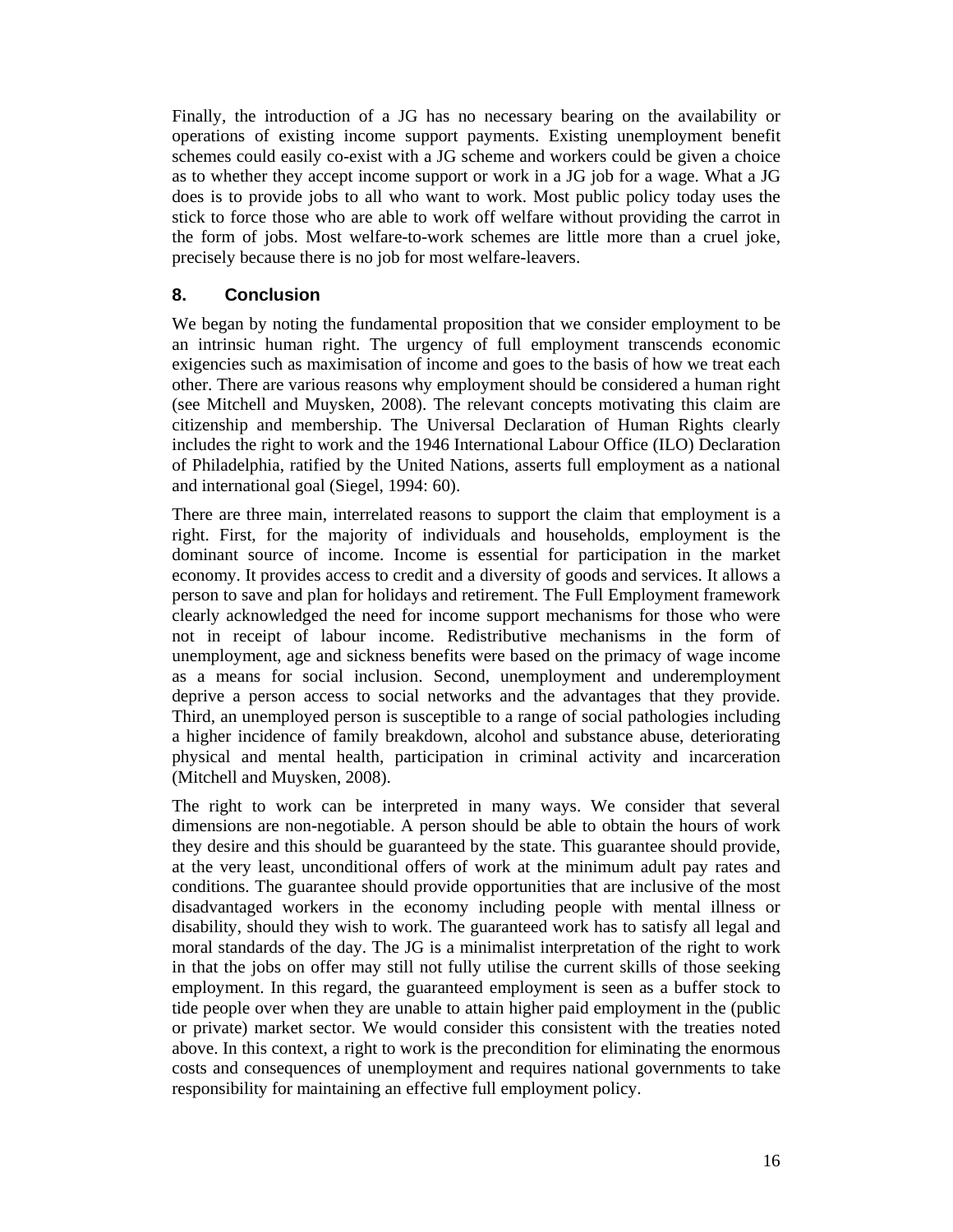Most OECD economies have suffered from persistently high unemployment since the mid-1970s. We argue that deficiency of demand promoted by inappropriate fiscal and monetary policy is the major explanation for this problem. We argue that budget deficits are necessary to maintain full employment if the private sector is to pay taxes and has a positive desire to net save. Government spending is only constrained by what real goods and services are offered in return for it and the alleged constraints on government action to restore full employment are based on false premises. In a modern monetary economy, the use of an employment buffer stock approach in the form of a JG is a more effective approach to attaining full employment with price stability than the NAIRU practice of using unemployment as a policy instrument designed to discipline the inflation process. With this underpinning, governments can then begin a process of the restoration of the Full Employment framework and more effectively deal with the challenges of the future, which will come from population ageing and environmental degradation.

#### **References**

Altmeyer, A. (1968) Speech entitled Social Security and the Human Touch given at the 33rd anniversary ceremony of the establishment of Social Security America, August 14, 1968. This was one of his last speeches. From his archives, which are available at the State Historical Society of Wisconsin at Madison, Wisconsin.

Beveridge, W.H. (1944) *Full employment in a free society*, London, Allen and Unwin.

Blinder, A. (1987) *Hard heads soft hearts*, Reading, Addison-Wesley.

Cook, B., Dodds. C. and Mitchell, W.F. (2003) 'Social entrepreneurship: False premises and dangerous forebodings', *Australian Journal of Social Issues*, 38(1), 57- 75.

Friedman, M. (1968) 'The role of monetary policy', *American Economic Review*, 58, 1-17.

Giddens, A. (1998) *The Third Way: The Renewal of Social Democracy*, Cambridge, Cambridge University Press.

Jamrozik, A. (2001) Social policy in the post-welfare state, Sydney, Longman.

Jones, M. and MacLeod, G. (2002) 'Where's the Value in the New Regionalism?', Presented to the Royal Geographical Society-Institute of British Geographers' Annual Conference, Queen's University, Belfast, January 2-6.

Layard, R. (1998) 'Getting people back to work', *CentrePiece*, Autumn, 24-27.

Mitchell, W.F. (1998) 'The buffer stock employment model - Full employment without a NAIRU', *Journal of Economic Issues*, 32(2), 547-555.

Mitchell, W.F. (2001a) 'The unemployed cannot find jobs that are not there!', in Mitchell, W.F. and E. Carlson (eds.), *Unemployment: the tip of the iceberg*, Sydney: CAER-UNSW Press, 85-116.

Mitchell, W.F. and Mosler, W.B. (2006) 'Understanding the economic fallacies of the intergenerational debate', *Australian Journal of Social Issues*, 41(2), 159-170.

Mitchell, W.F. and Muysken, J. (2008) *Full employment abandoned: shifting sands and policy failures*, Aldershot, Edward Elgar.